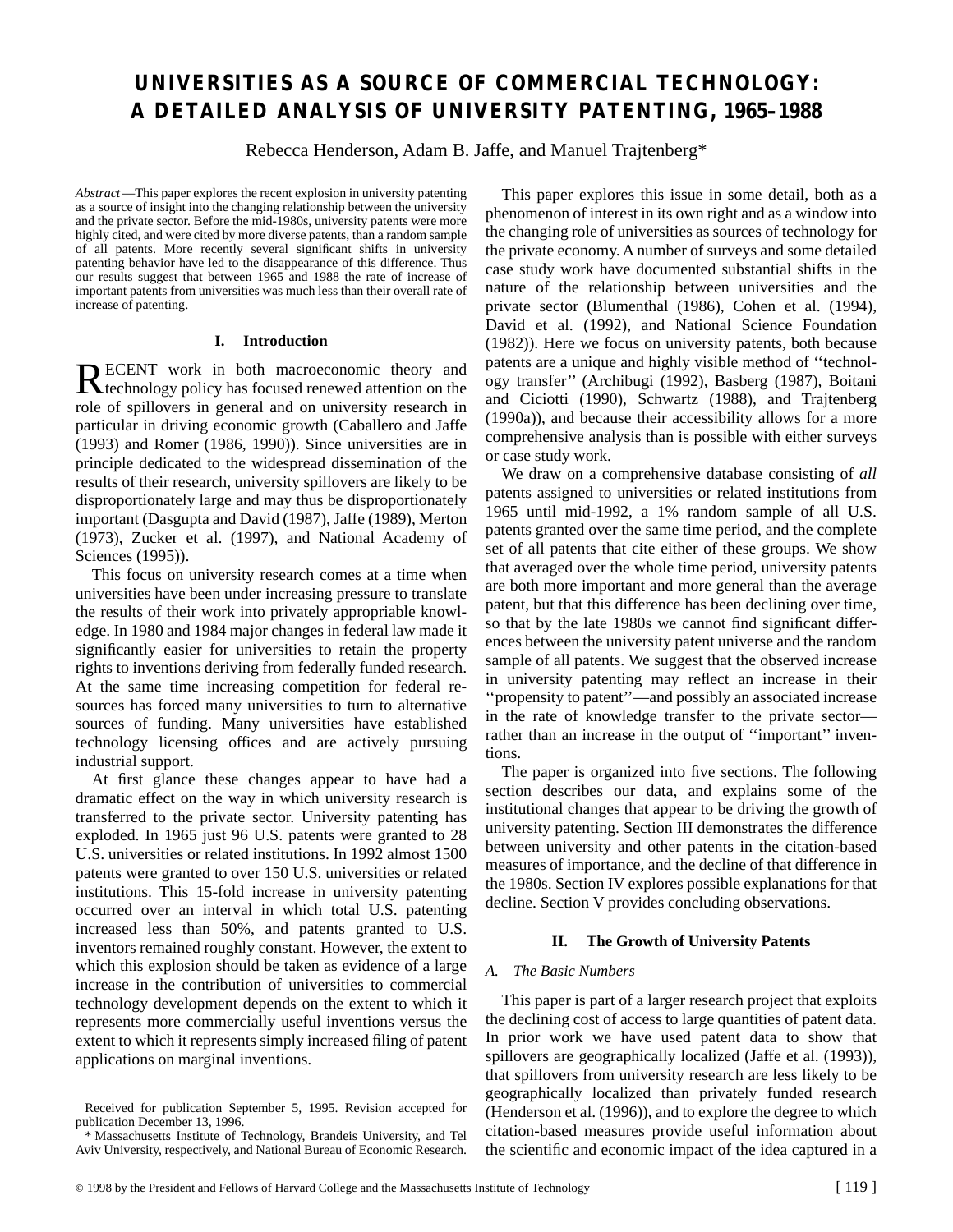patent (Trajtenberg et al. (1996)). Here we draw on these data to explore how the quantity and ''quality'' of university patents have changed over time, and to compare both to the overall universe of U.S. patents.<sup>1</sup>

We use four sets of patents: all university patents granted between 1965 and mid-1992 (12,804 patents); a 1% random sample of all U.S. patents<sup>2</sup> over the same period  $(19,535)$ patents); all patents after 1974 that cited the university patents (40,859 patents), and all patents after 1974 that cited the random sample patents  $(42,147 \text{ patterns})$ .<sup>3</sup> For these patents we know the year of application, $4$  the identity of the institution to which it is assigned, and the ''patent class,'' a detailed technological classification provided by the patent office.

Figure 1 illustrates the dramatic increase in patenting we have already described. Panel A compares the rate of university patenting to all U.S. patents and to domestic U.S. patents. Panel B shows university patenting relative to university research, and an analogous ratio for the U.S. industrial sector. University patenting has not only increased, it has increased more rapidly than overall patenting and much more rapidly than domestic patenting, which is essentially flat until the late 1980s. In addition, university patenting has increased more rapidly than university research spending, causing the ratio of university patents to R&D to more than triple over the period. In contrast the ratio of domestic patents to domestic R&D nearly halved over the same period. Thus universities' ''propensity to patent'' has been rising significantly at the same time that the overall propensity to patent has been falling. Note that the increase in university patenting has been fairly continuous since the early 1970s. There is some evidence of an acceleration in the late 1980s, but this is a period in which both university research and overall patenting accelerate as well, making it difficult to assess its significance.

This increasing propensity to patent is also evident in a significant increase in the number of universities taking out patents. Whereas in 1965 about 30 universities obtained patents, in 1991 patents were granted to about 150 universities and related institutions. Nevertheless, university patent- ing remains highly concentrated, with the top 20 institutions

<sup>1</sup> In our earlier paper (Henderson et al. (1996)) we documented the existence of a decline in the ''quality'' of university patents. However, in that paper we were not able to control for problems such as truncation bias or shifts in citation patterns over time, and we were not able to explore the causes of the decline in any detail.

<sup>2</sup> By ''U.S. patents'' we mean patents granted by the U.S. Patent Office. By the end of this period, about half of such patents were granted to non-U.S. residents. About 1% of the patents assigned to U.S. universities were taken out by individuals who gave the patent office non-U.S. addresses.

<sup>3</sup> A detailed description of the data set is given, Henderson et al. (1995) or is available from the authors as a technical appendix.



TABLE 1.—TOP 10 INSTITUTIONS FOR UNIVERSITY PATENTS, 1991

| Institution                                    | Patent<br>Count |
|------------------------------------------------|-----------------|
| Massachusetts Institute of Technology          | 100             |
| University of California                       | 91              |
| University of Texas                            | 82              |
| <b>Stanford University</b>                     | 56              |
| Wisconsin Alumni Research Foundation           | 44              |
| University of Florida                          | 43              |
| Iowa State University Research Foundation Inc. | 39              |
| California Institute of Technology             | 32              |
| University of Minnesota                        | 30              |
| Johns Hopkins University                       | 26              |
|                                                |                 |

receiving about 70% of the total, and MIT, the most prolifically patenting institution, alone receiving about 8%. The top 10 institutions and their total patent grants for 1991 are shown in table 1.

The increase in university patenting has not been uniform across the spectrum of technologies. Panel A of figure 2 shows the breakdown of university patents by field over time,<sup>5</sup> panel B shows it for all patents.<sup>6</sup> The differences are dramatic, if not surprising. By the end of the 1980s, drug and medical patents comprised about 35% of the university total,

<sup>4</sup> We prefer to date patents by the year of application rather than the year of grant, because that is when the inventor identified the existence of a new invention, and there are variable lags involved between application and grant date. Because of these lags, however, totals by date of application are incomplete for years approaching the 1992 data cutoff date, since some patents applied for at the end of the period were almost certainly still under review at the time we collected our data. Thus we terminate our time-sensitive analyses in 1988.

<sup>5</sup> Full details of this classification by field are given in Jaffe (1986).

<sup>6</sup> This and all subsequent analyses are based on our 1/100 random sample of all patents. Given the large number of such patents (over 500 per year), the composition by field of the sample is very likely to be close to the composition by field of the universe of all patents. Note that the random sample does *not* exclude university patents. Even at the end of the period, however, university patents are less than 2% of the total.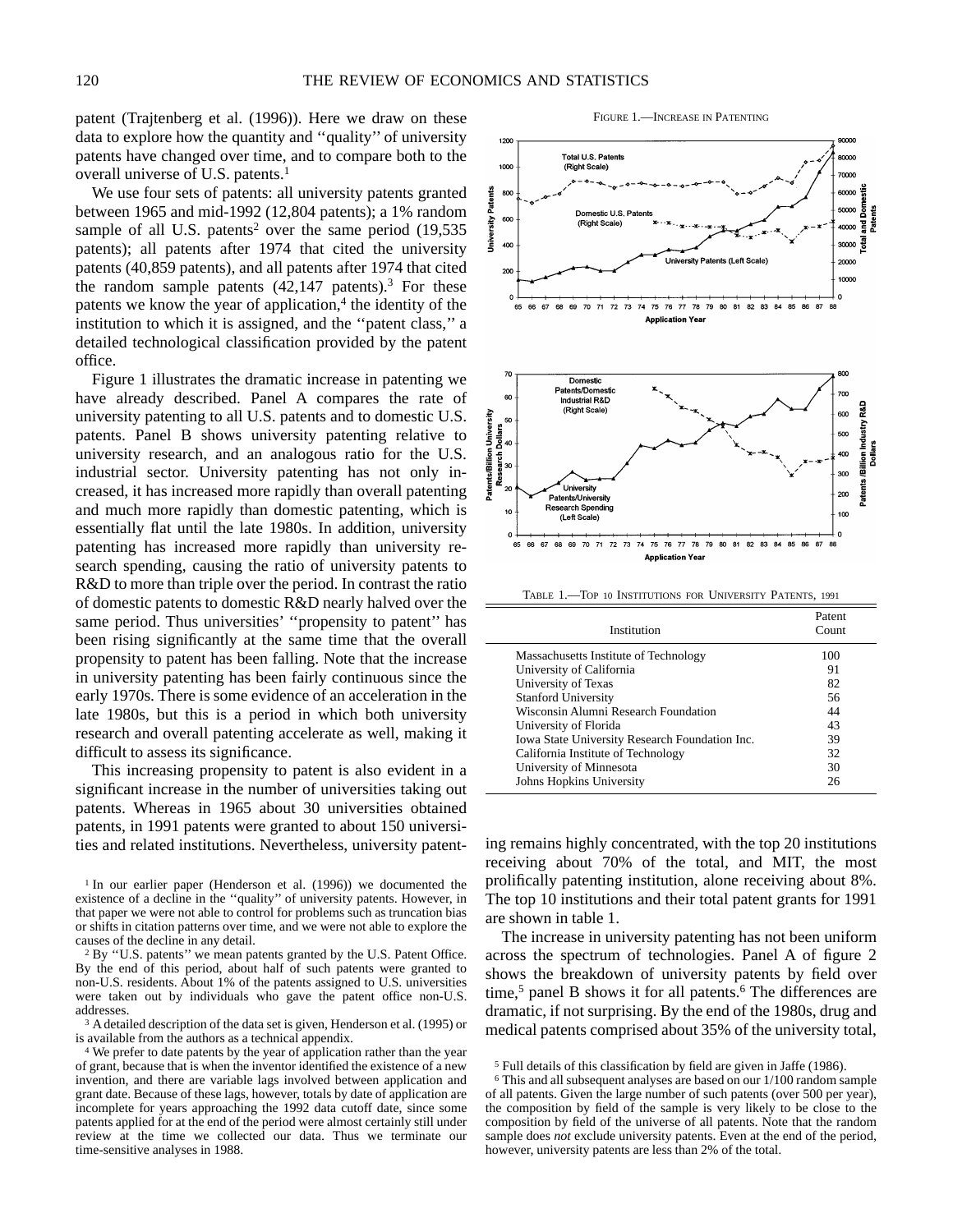

65 66 67 68 69 70 71 72 73 74 75 76 77 78 79 80 81 82 83 84 85 86 87 88 **Application Year** 

up from less than 15% in 1965; chemical patents 25–30%; electronic and related patents 20–25%; mechanical patents 10–15%; and about 5% other. In contrast, overall patenting is 30–35% mechanical; 20–25% each for chemical and electronics, 10–15% other; and less than 10% drugs and medical. Thus universities are much more interested in drugs and medical technologies, and much less interested in mechanical technologies, than other inventors, and the difference has increased over time.

## *B. The Broader Context of Increased University Patenting*

There are several possible explanations for this dramatic increase in patenting behavior. Changes in federal law affecting university patenting in 1980 and then again in 1984 made it significantly easier for universities to patent the results of federally funded research. Industry funding of university research has notably increased and at the same time there has been a substantial increase in organized university ''technology transfer'' or ''licensing'' offices. Since all three changes occurred roughly simultaneously, their different effects cannot be easily separated, but it seems plausible that all three have played an important role in increasing the number of university patents.

*Federal Law Affecting University Patenting:* Before 1980 the federal government had the right to claim all royalties or other income derived from patents resulting from federally funded research. Federally funded researchers could apply for patents, and could assign those patents to universities, but the exclusive property right associated with the invention remained with the government whether or not a patent was issued. The only way that a university could profit from federally derived patents was to seek a title rights waiver from the funding agency. Since approximately 70% of university research during this period was funded by the federal government, this was a major barrier to widespread university patenting.

In 1980 Congress passed The Patent and Trademark Amendments of 1980 (Public Law 96-517), also known as the Bayh-Dole Act. The Bayh-Dole Act gave universities (and other nonprofit institutions, as well as small businesses) the right to retain the property rights to inventions deriving from federally funded research. The 1984 passage of Public Law 98-620 expanded the rights of universities further by removing certain restrictions contained in the Bayh-Dole Act regarding the kinds of inventions that universities could own, and the rights of universities to assign their property rights to other parties.

Thus since 1984 universities have had very broad rights to exploit inventions derived from their research, even if it is federally funded. They can charge royalties for the use of the patent, and they can assign the patent to a third party if they so desire. As a result, major research universities now typically have explicit policies requiring faculty and other researchers to assign patents deriving from on-campus research to the university, and specifying how any income deriving therefrom is to be divided among the institution, the researcher, and research centers or departments.

#### *Increase in Organized University ''Technology'' Offıces:*

Though it is obviously difficult to separate the chicken from the egg, since the passage of the Bayh-Dole Act there has been a dramatic increase in the scale and significance of the patenting and technology licensing function at universities. The Association of University Technology Administrators (AUTM) has recently begun conducting surveys of its members. The surveyed institutions<sup>7</sup> employed 767 full-time equivalent professional employees in technology transfer and licensing activities. In 1993 they received royalties totaling about \$375 million on about 4016 licensing agreements; more than 4000 additional active agreements were not currently generating revenue.8

<sup>7</sup> Survey responses came from 112 U.S. institutions that were granted 1169 patents in Fiscal Year 1992, compared to our data, which indicate that about 1500 patents were granted to over 150 institutions. Thus survey totals are lower bounds on the actual numbers.

<sup>8</sup> *The AUTM Licensing Survey, Fiscal Years 1991, 1992, and 1993.* AUTM categories included in the quoted totals are U.S. universities, U.S. hospitals, third-party management firms, and research institutes. Excluded are government and Canadian universities. The royalty total has been adjusted to eliminate double counting, which results from shared license agreements (personal communication, Ashley Stevens, AUTM).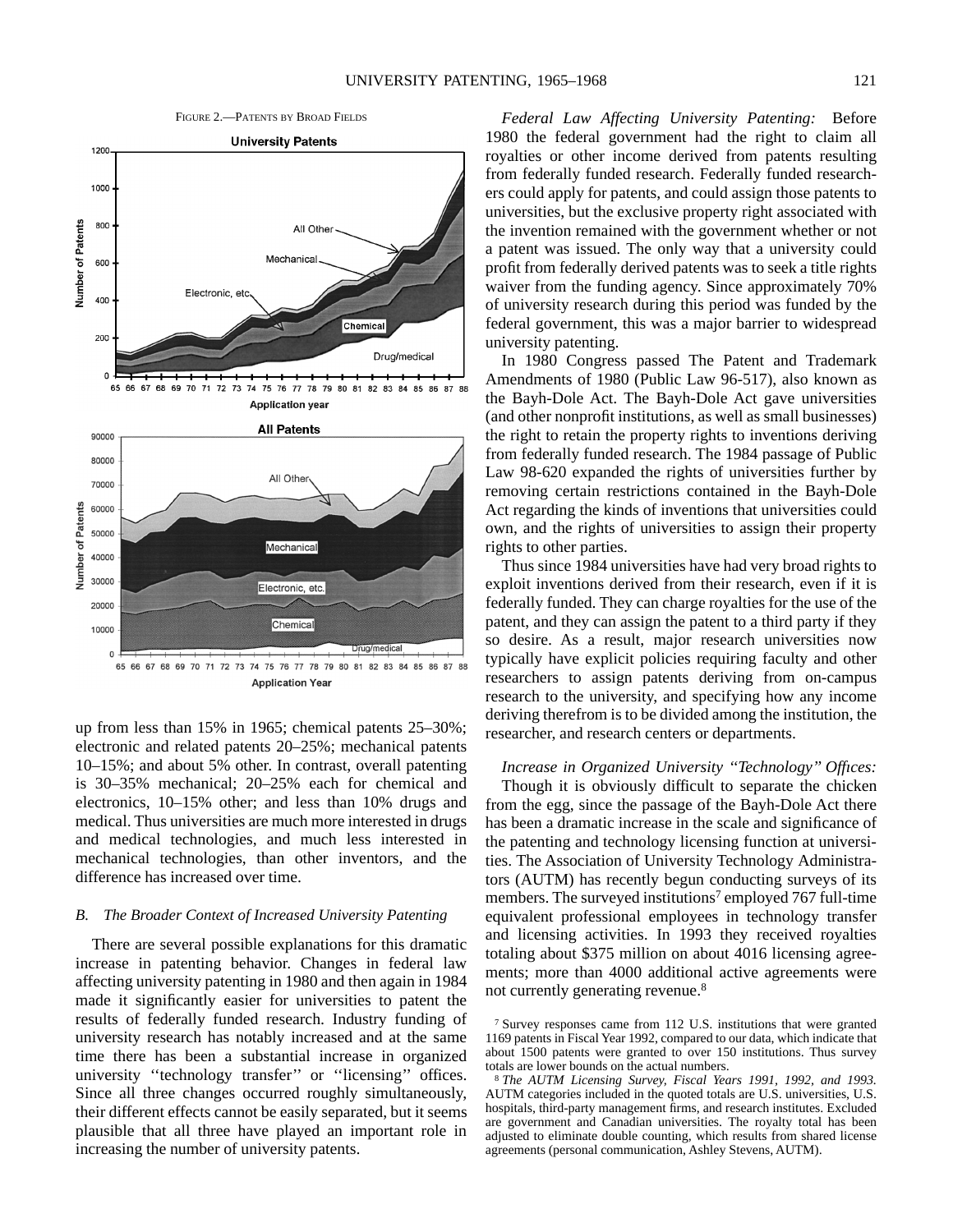|                          | FTEs for<br>Licensing<br>Activities | <b>Disclosures</b> | Gross<br>Royalties | Industry<br>Support | Public<br>Support |
|--------------------------|-------------------------------------|--------------------|--------------------|---------------------|-------------------|
| Total U.S. patents filed | 0.88<br>(113)                       | 0.91<br>(112)      | 0.71<br>(112)      | 0.69<br>(110)       | 0.82<br>(113)     |
| <b>FTEs</b>              |                                     | 0.84<br>(112)      | 0.81<br>(112)      | 0.61<br>(110)       | 0.86<br>(113)     |
| <b>Disclosures</b>       |                                     |                    | 0.72<br>(112)      | 0.66<br>(109)       | 0.83<br>(112)     |
| Royalties                |                                     |                    |                    | 0.53<br>(109)       | 0.71<br>(112)     |
| Industry support         |                                     |                    |                    |                     | 0.64<br>(110)     |

TABLE 2.—CORRELATION COEFFICIENTS ACROSS KEY PATENT-RELATED VARIABLES, 1993 DATA

Source: *The AUTM Licensing Survey.* Notes: Figures in parentheses are number of observations. The number of observations varies because not all universities participating in the survey

provide comprehensive data.

*Increased Industry Funding of University Research:* Another factor that may be related to the increase in university patenting is an increase in industry funding of university research from 2.6% in 1970 to 3.9% in 1980 and 7.1% in 1994.9

It is clearly impossible to assign the roles of ''cause'' and "effect" to these different trends. The increase in university patenting predates the passage of the Bayh-Dole Act, but continued exponential growth probably could not have been sustained without removal of the cumbersome barriers to patents from federal research. The increase in universities' institutional commitment to patenting, in the form of new and expanded licensing offices, would likely not have occurred if the impetus toward more commercial research and the change in federal law had not occurred. But once created, these offices presumably facilitate the patent application process and thereby contribute to the increased patenting. Finally, increased industry funding is probably partially a response to universities' increased interest in applied research, but it, in turn, increases the resources for these activities and thereby also supports increased patenting.

Table 2 illustrates this close correlation quantitatively. For the 113 universities reporting comprehensive data to AUTM it presents correlations across patenting rates, employees in the licensing office, invention disclosures, gross royalities, and the level of industrial and publicly funded support. In these cross-sectional data patenting rates are less correlated with levels of industry funding than with levels of public funding, disclosure rates, or the size of the licensing office, suggesting that increased industry funding may be less important in driving patenting behavior than changes in the law and the expansion of technology licensing offices, but the high degree of serial correlation evident in the raw longitudinal data make it impossible to draw any firm

<sup>9</sup> With federal funding at 60 to 70% of the total, the remainder is funded by state and local governments and institutions' own funds.

conclusions as to the relative importance of these various factors.

### **III. Characterizing University Patenting**

#### *A. Citation-Based Measures of Importance and Generality*

The flow of technology out of universities almost certainly contributes to technological innovation in the private sector (Jaffe (1989)), and there is a widespread belief that more effective transfer of technology from universities to the private sector would be beneficial to innovation and growth (U.S. GAO (1987) and National Academy of Sciences (1995)). In this light, to the extent that it signals an increase in the successful commercial application of universityderived technology, the rapid increase in university patenting would appear to be a highly desirable trend. However, patents vary tremendously in their importance, making it dangerous to draw conclusions about aggregate technology flows based on numbers of patents (Griliches (1990)). In this section we look more carefully at the university patents, to understand better what the patent data do and do not say about increases in the flow of technology out of universities.

In an earlier paper (Trajtenberg et al. (1996)) we used patent citation data to construct a variety of measures that we interpreted as capturing the importance or ''basicness'' of the invention covered by a patent. Implicit in this approach is a view of technology as an evolutionary process, in which the significance of any particular invention is evidenced, at least partly, by its role in stimulating and facilitating future inventions. We assume that at least some of such future inventions will reference or cite the original invention in their patents, thereby making the number and character of citations received a valid indicator of the technological importance of an invention (Trajtenberg (1990a) and Carpenter and Narin  $(1993)$ ).<sup>10</sup>

<sup>&</sup>lt;sup>10</sup> Citations or references serve the legal function of delimiting the scope of patent protection by identifying technological predecessors of the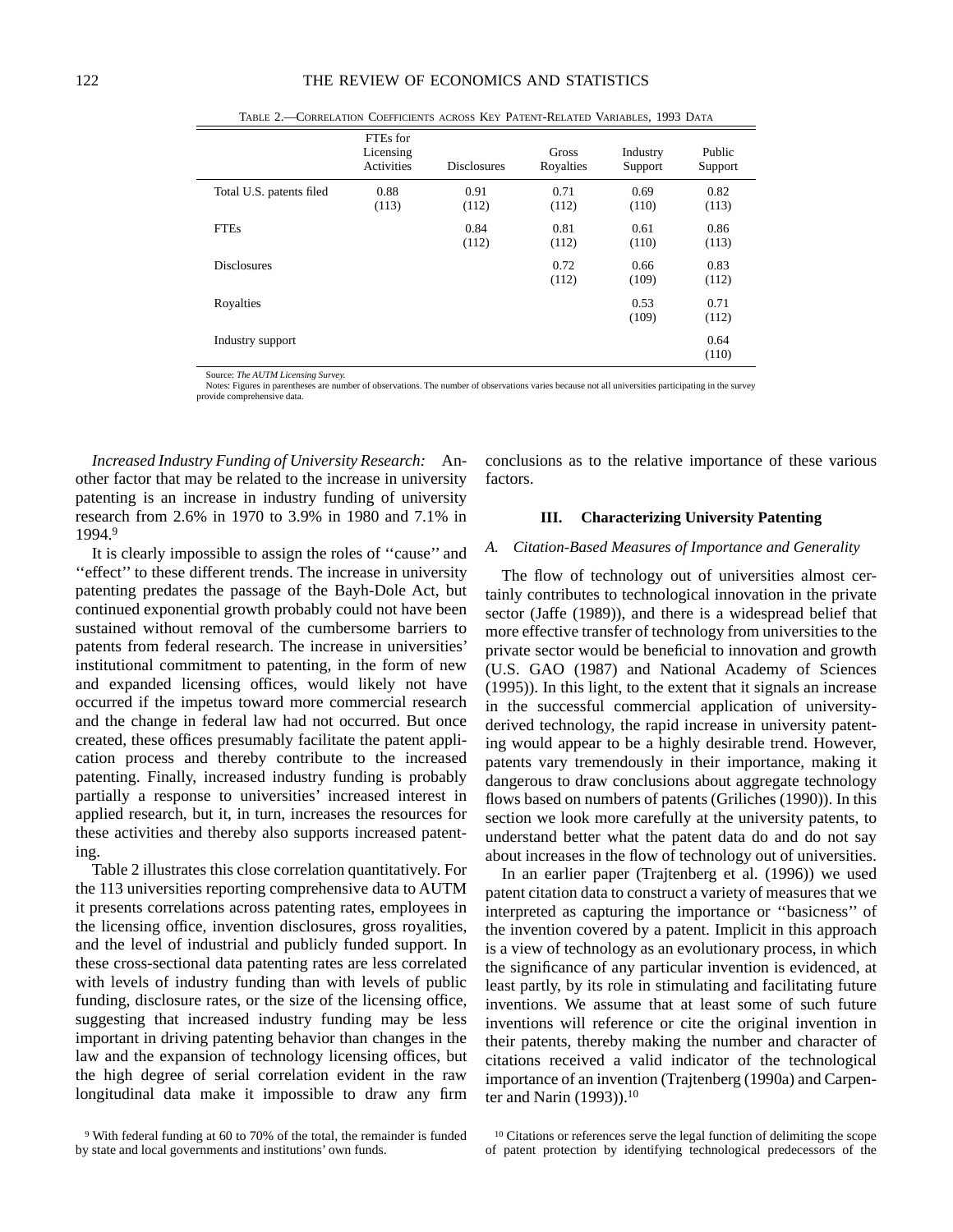We use two citation-based measures: *importance* and *generality.* We define importance as

$$
Importance_i = Nciting_i + \lambda \sum_{j=1}^{Nciting_i} Nciting_{i+1,j}
$$

where  $0 < \lambda < 1$  is defined as an arbitrary discount factor, which in the previous paper we set to 0.5. In the absence of data about ''second-generation'' citations in the data set on which this paper relies, we here set  $\lambda$  equal to zero and measure importance simply by total citations received.

The second citation-based measure that we use is *generality.* We hypothesize that patents that cover more ''basic'' research will be cited by work in a broader range of fields, and define generality as

$$
General_i = 1 - \sum_{k=1}^{N_i} \left( \frac{Notiting_{ik}}{Notiting_i} \right)^2
$$

where  $k$  is the index of patent classes and  $N_i$  is the number of different classes to which the citing patents belong. Notice that  $0 \leq General \leq 1$ , and that higher values represent less concentration and hence more generality. In our previous paper we were able to show that both of these measures were reassuringly high for a number of patents that are known to have had a very significant impact on their field.

Citation-based measures of importance and generality are, to some extent, influenced by variations in citation practices across time and technological areas. They are also very influenced by the fact that when we count the citations of a patent issued in, for example, 1989, we are missing many more of the citations that it will ultimately receive than we are missing in our count of the citations of a patent issued in 1975. For these reasons, when comparing importance or generality it is necessary to control for both time and technological field effects.

#### *B. Comparing University and Random Sample Patents*

As a first step in exploring the degree to which the increase in university patenting rates reflects an increasing transfer of knowledge to the private sector, we first explore the degree to which university patents are more important or more general than the random sample of patents and the degree to which this has changed over time.

Table 3 presents the results of regressions of our measures of importance and generality on a series of dummy variables

TABLE 3.—COMPARISON OF UNIVERSITY AND RANDOM SAMPLE PATENTS

|                                | Importance<br>1965-1988<br>$n = 28,313$ | Generality<br>1975-1988<br>$n = 14,775$ |
|--------------------------------|-----------------------------------------|-----------------------------------------|
| Random sample mean             |                                         |                                         |
| Drug/medical                   | 4.00                                    | 0.258                                   |
| Chemical                       | 3.87                                    | 0.296                                   |
| Electronics, etc.              | 4.23                                    | 0.288                                   |
| Mechanical                     | 3.77                                    | 0.265                                   |
| All other                      | 3.47                                    | 0.203                                   |
| Overall university difference, | 0.918                                   | 0.0452                                  |
| controlling for field          | (0.072)                                 | (0.0049)                                |
| University difference by field |                                         |                                         |
| Drug/medical                   | 0.311                                   | $-0.0168$                               |
|                                | (0.199)                                 | (0.0135)                                |
| Chemical                       | 0.416                                   | 0.0480                                  |
|                                | (0.124)                                 | (0.0087)                                |
| Electronics, etc.              | 1.718                                   | 0.0582                                  |
|                                | (0.141)                                 | (0.0094)                                |
| Mechanical                     | 1.290                                   | 0.0740                                  |
|                                | (0.153)                                 | (0.0107)                                |
| All other                      | 0.396                                   | 0.0148                                  |
|                                | (0.255)                                 | (0.0180)                                |

Notes: Standard errors are in parentheses. Differences are estimated controlling for application-year effects.

for application years and technological areas, and dummy variables for whether or not the original patent was a university patent. These regressions are based on application years 1965–1988 for importance and 1975–1988 for generality.11 Over the entire period, controlling for technological field effects and time effects, university patents received almost 25% more citations on average, and this difference is highly significant statistically. They were also about 15% more general, again a statistically significant difference. These overall averages conceal a moderate amount of variation across fields. The difference between university and random sample patents is largest in electronics and mechanical patents, and smallest in the drug/medical area.

These results control for time effects, but they do not allow the university/random sample difference itself to vary over time. Results of regressions that allow each year cohort of patents to have its own university/random sample difference are shown in table 4 and again graphically in figure 3.<sup>12</sup> While the year-by-year differences are somewhat noisy, there is a clear overall trend: the university/random sample difference grew during the 1970s, reached a plateau during the period from about 1975 through about 1982, and fell significantly after that. The differences between the two

patented invention. Thus if patent 2 cites patent 1, it implies that patent 1 represents a piece of previously existing knowledge upon which patent 2 builds, and over which patent 2 cannot have a claim. The applicant has a legal duty to disclose any knowledge of the prior art, but the decision as to which patents to cite ultimately rests with the patent examiner, who is supposed to be an expert in the area and hence to be able to identify relevant prior art that the applicant misses or conceals. Trajtenberg (1990a,b) showed that citation-weighted patents were a good proxy for the consumers' surplus generated by inventions. For more discussion of the value and limitations of citation data, see Trajtenberg et al. (1996).

<sup>&</sup>lt;sup>11</sup> The generality measure cannot be calculated for the pre-1975 patents because we lack information on the citing patents before 1975, and we terminate the analysis in 1988 because a significant fraction of 1989 applications might be granted after mid-1992, when our data end. Also, those granted in 1990 and 1991 would have very little time to receive citations.

<sup>&</sup>lt;sup>12</sup> To make sure that the university/random sample difference is not due to the different technological foci of the two samples, the regressions reported in table 4 replace the five technology field dummies used in table 2 with 364 separate dummies for patent office patent classes.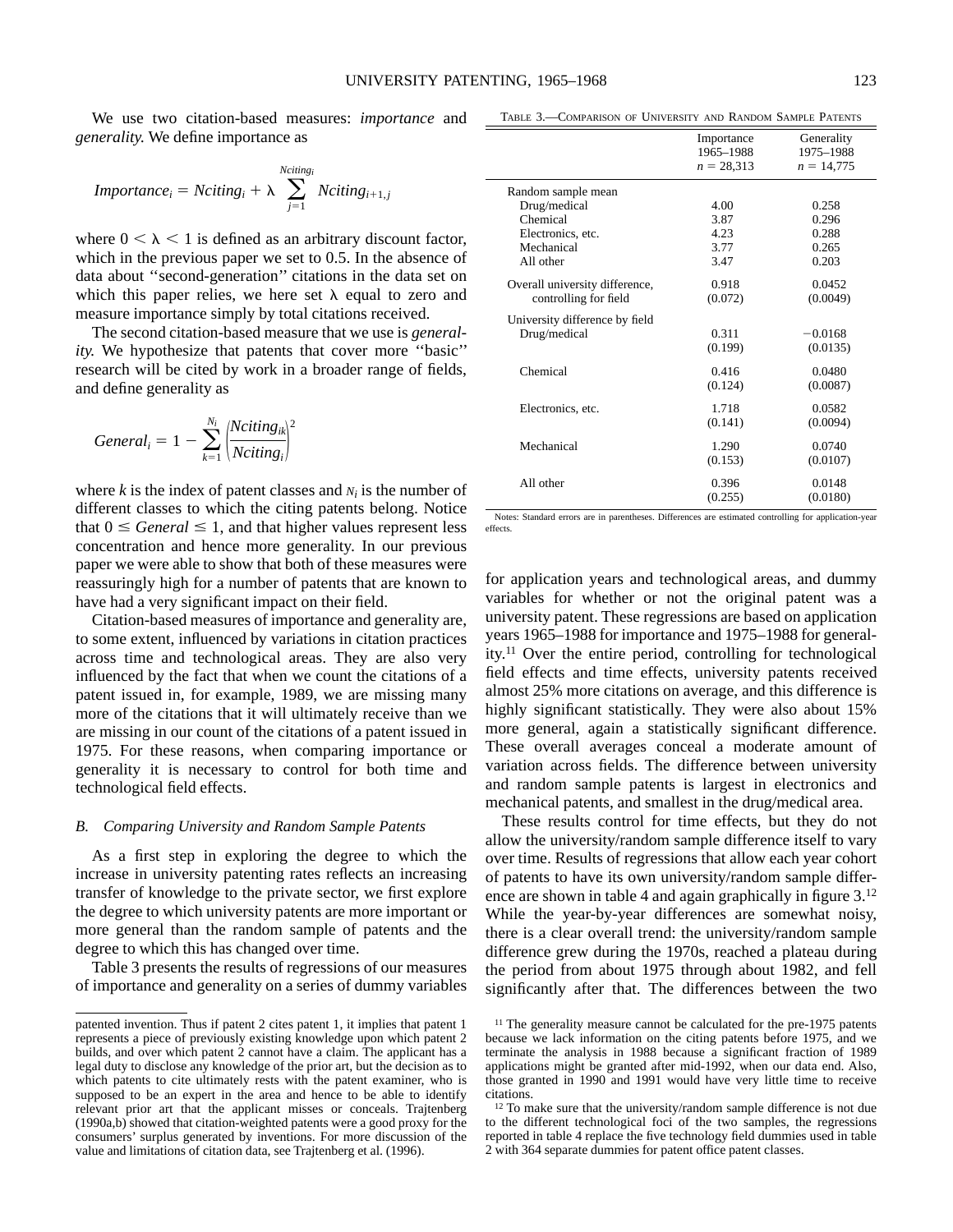TABLE 4.—COMPARISON OF UNIVERSITY AND RANDOM SAMPLE PATENTS OVER TIME

|                                              | University/Random Sample<br>Mean Difference |                                 |  |
|----------------------------------------------|---------------------------------------------|---------------------------------|--|
| Year                                         | Importance<br>(1)                           | Generality<br>(2)               |  |
| 1965                                         | 0.42<br>(0.29)                              |                                 |  |
| 1966                                         | $1.63^{a}$<br>(0.52)                        |                                 |  |
| 1967                                         | $-0.15$<br>(0.41)                           |                                 |  |
| 1968                                         | 0.10<br>(0.35)                              |                                 |  |
| 1969                                         | 0.06<br>(0.44)                              |                                 |  |
| 1970                                         | 0.82 <sup>b</sup><br>(0.42)                 |                                 |  |
| 1971                                         | $1.35^{a}$<br>(0.41)                        |                                 |  |
| 1972                                         | 1.48 <sup>a</sup><br>(0.41)                 |                                 |  |
| 1973                                         | 1.84 <sup>a</sup><br>(0.38)                 |                                 |  |
| 1974                                         | 1.08 <sup>a</sup><br>(0.35)                 |                                 |  |
| 1975                                         | 2.54 <sup>a</sup><br>(0.35)                 | $0.053^{a}$<br>(0.019)          |  |
| 1976                                         | 1.82 <sup>a</sup><br>(0.34)                 | $0.065^{\text{a}}$<br>(0.019)   |  |
| 1977                                         | 1.31 <sup>a</sup><br>(0.34)                 | $0.048$ <sup>a</sup><br>(0.020) |  |
| 1978                                         | 2.04 <sup>a</sup><br>(0.34)                 | 0.040 <sup>b</sup><br>(0.019)   |  |
| 1979                                         | $1.13^{a}$<br>(0.31)                        | $0.052$ <sup>a</sup><br>(0.018) |  |
| 1980                                         | 1.91 <sup>a</sup><br>(0.31)                 | $0.051$ <sup>a</sup><br>(0.017) |  |
| 1981                                         | 1.68 <sup>a</sup><br>(0.31)                 | $0.080$ <sup>a</sup><br>(0.018) |  |
| 1982                                         | 0.96 <sup>a</sup><br>(0.31)                 | 0.051a<br>(0.018)               |  |
| 1983                                         | 0.97a<br>(0.30)                             | 0.028c<br>(0.017)               |  |
| 1984                                         | 0.47c<br>(0.28)                             | 0.024<br>(0.017)                |  |
| 1985                                         | 0.40<br>(0.28)                              | 0.037 <sup>b</sup><br>(0.017)   |  |
| 1986                                         | 0.06<br>(0.27)                              | 0.013<br>(0.017)                |  |
| 1987                                         | $-0.07$<br>(0.25)                           | 0.043a<br>(0.017)               |  |
| 1988                                         | $-0.08$<br>(0.24)                           | 0.012<br>(0.019)                |  |
| <b>Year Dummies</b><br>Patent class controls | Significant<br>Significant                  | Significant<br>Significant      |  |

Notes: <sup>a</sup> Significant at the 1% level. **Significant at the 5% level.** 

Significant at the 10% level.

0.08  $3.5$ Generality  $0.07$ (Right Scale)  $\overline{\mathbf{3}}$  $0.06$ University - Random Sample Mean Sample Difference in Generality 0.05  $2.5$ Difference in Importance  $\overline{\mathbf{c}}$  $0.04$ **Random** Importance √Left Scale)  $1.5$ 0.03 **University** 0.02  $0.5$  $0.01$ ¢ Ò -0.  $-0.01$ 65 66 67 68 69 70 71 72 73 74 75 76 77 78 79 80 81 82 83 84 85 86 87 88 **Application Year** 

FIGURE 3.—UNIVERSITY RANDOM SAMPLE CONTRAST OVER TIME

groups are statistically significant between 1970 (1975 for generality) and about 1982 or 1983. After that the two groups are not statistically different from one another in either generality or importance.

#### *C. Robustness of the Apparent Decline*

This decline in relative importance and generality appears to be robust to a number of factors, including truncation bias or possible shifts in citation patterns over time.13 In the first place, they are robust to time–field interaction effects. If it were the case, for example, that drug patents have become increasingly less citation intensive over time, then university patents (which are increasingly concentrated in the drug/ medical area) would appear to be increasingly less important in the sense of receiving fewer citations, because the regressions reported in table 4 control only for the *average* level of citations in drug-related patent classes. However, rerunning the regressions of table 4 *separately* for each of the five major fields yields results (not reported here) that suggest that the decline in the university advantage occurs across all fields and is thus not a result of any difference in composition by field across the two groups.

A second possibility is that the decline is an artifact of the truncation of the citation information in 1992. There are a number of reasons to suspect that such bias could be present. Suppose, first, that the pattern of the distribution of citations over time is identical for both university and random sample patents, but that in every year university patents receive proportionately more citations. Thus it might take several years for the cumulative difference between university and other patents to become significant, and the apparent disappearance of the difference between the two groups at the end of the observed period could simply reflect the fact that there has been insufficient time for the difference between the two

<sup>13</sup> Details of the analyses summarized in this subsection are given in Henderson et al. (1995) or are available from the authors.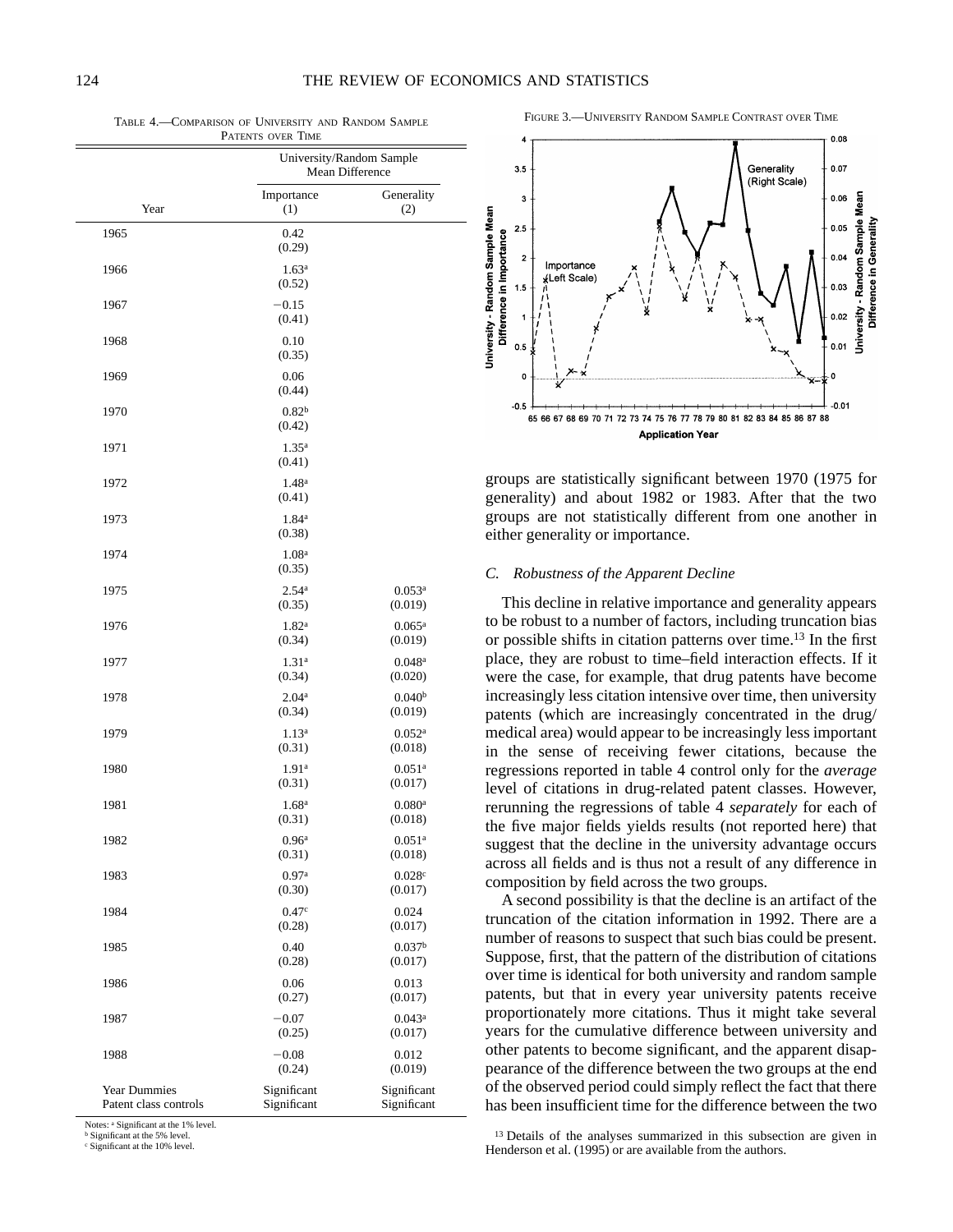groups to become apparent. However, a simple test of this idea—rerunning the regression in logs, thereby capturing the *proportionate* difference between the two groups rather than the absolute difference—produces results, (not reproduced here) that are broadly consistent with those reported above.<sup>14</sup> Thus the results probably cannot be explained by truncation of lag distributions, if the two distributions have the same shape.

A third, more subtle possible problem is that university patents may on average come later than those for private firms, so that the truncation has a more severe effect on them than on the random sample patents. However, a regression that estimates the difference between the average university and random sample patents in a given year, controlling for the predicted levels based on the years remaining to truncation and the average citation lag structure for each sample, gives very similar results to the simpler ones reported earlier, with the university/corporate difference declining sharply around 1981 or 1982 and becoming statistically insignificant shortly thereafter.

In summary, then, university patents in all fields were more important and more general than average in the 1970s. This advantage disappeared in all fields by the mid-1980s; and this disappearance does not appear to be an artifact of truncation or of the way in which citation patterns have changed over time.

### **IV. The Nature of the Decline**

What, then may be causing this decline? One logically plausible candidate—the increasing importance of nonuniversity patents—can probably be easily dismissed, given that, as shown in figure 1, the late 1980s were a time of increasing propensity to patent. The overall patent/R&D ratio, which had been falling for most of this century, began to rise slightly, probably in response to the creation of a special court of appeals for hearing patent cases, and the issuance of several decisions that have increased the perceived likelihood that patents will be enforced (Schwartz (1988)). We suspect that these changes have made patenting slightly more attractive, all other things equal, thus making it economic to patent ideas of lower expected quality and thereby *reducing* the overall importance of private sector patents.

Our results suggest instead that the decline in the relative importance and generality of university patents had two principal components. First the fact that an increasing fraction of university patents is coming from smaller institutions, which have always produced patents that were not as highly cited as those from the larger institutions, and second a general decline in average quality that encompasses even the best institutions triggered largely by a large increase in the number of patents that receive no citations at all.

FIGURE 4.—CITATION INTENSITY OF UNIVERSITY PATENTS RELATIVE TO RANDOM SAMPLE OVER TIME BY PATENT RANKING OF INSTITUTION IN 1988



Notes: Top decile—top 10% of institutions in terms of patents in 1988; bottom quartile—bottom quartile in 1988 plus institutions that had no patents in 1988; middle group—everyone else.

Simple counts suggest that smaller institutions are indeed patenting more intensively. Since 1965 the fraction of patents going to the top four institutions has fallen from about 50% to about 25%. The Herfindahl index of concentration across institutions has also declined, from about 0.1 in 1965 to about 0.04 in 1988. These smaller institutions are indeed getting less important patents. Figure 4 shows the results of running regressions analogous to that underlying figure 3, but allowing the difference between university and random sample patents to differ not only over time but also according to the size of the institution. To control for size we grouped all institutions that got any patents over the period into three categories: (1) those institutions in the top decile in terms of the number of successful patent applications in 1988; $15$  (2) those institutions that got fewer patents than the top decile but more than the bottom quartile in 1988; and (3) those institutions that were in the bottom quartile in terms of patent total in 1988 plus those that had no successful applications in 1988 but received at least one patent from some other year. The results are illustrated in figure 4. The results show that, except possibly for a few years in the second half of the 1970s, the bottom group of universities never produced patents that were statistically distinguishable from the random sample, whereas the 15 schools that comprise the top decile of institutions had patents that were even more superior to the random sample than those of other universities. Thus the fact that an increasing fraction of university patents is coming from smaller institutions does indeed seem to be partially responsible for the overall decline in the average importance of university patents. Notice that figure 4 also suggests, however, that even the

<sup>&</sup>lt;sup>14</sup> This requires eliminating from both groups those patents with zero citations. The overall difference in importance between the two groups is about 15%. This overall difference conceals variation, with a high of about 30% in the mid to late 1970s, falling to insignificance by 1984.

<sup>&</sup>lt;sup>15</sup> The distribution of patenting activities across universities is very stable over time, so that the choice of a particular year to divide the sample—in this case 1988—seems unlikely to introduce any particular bias into the results.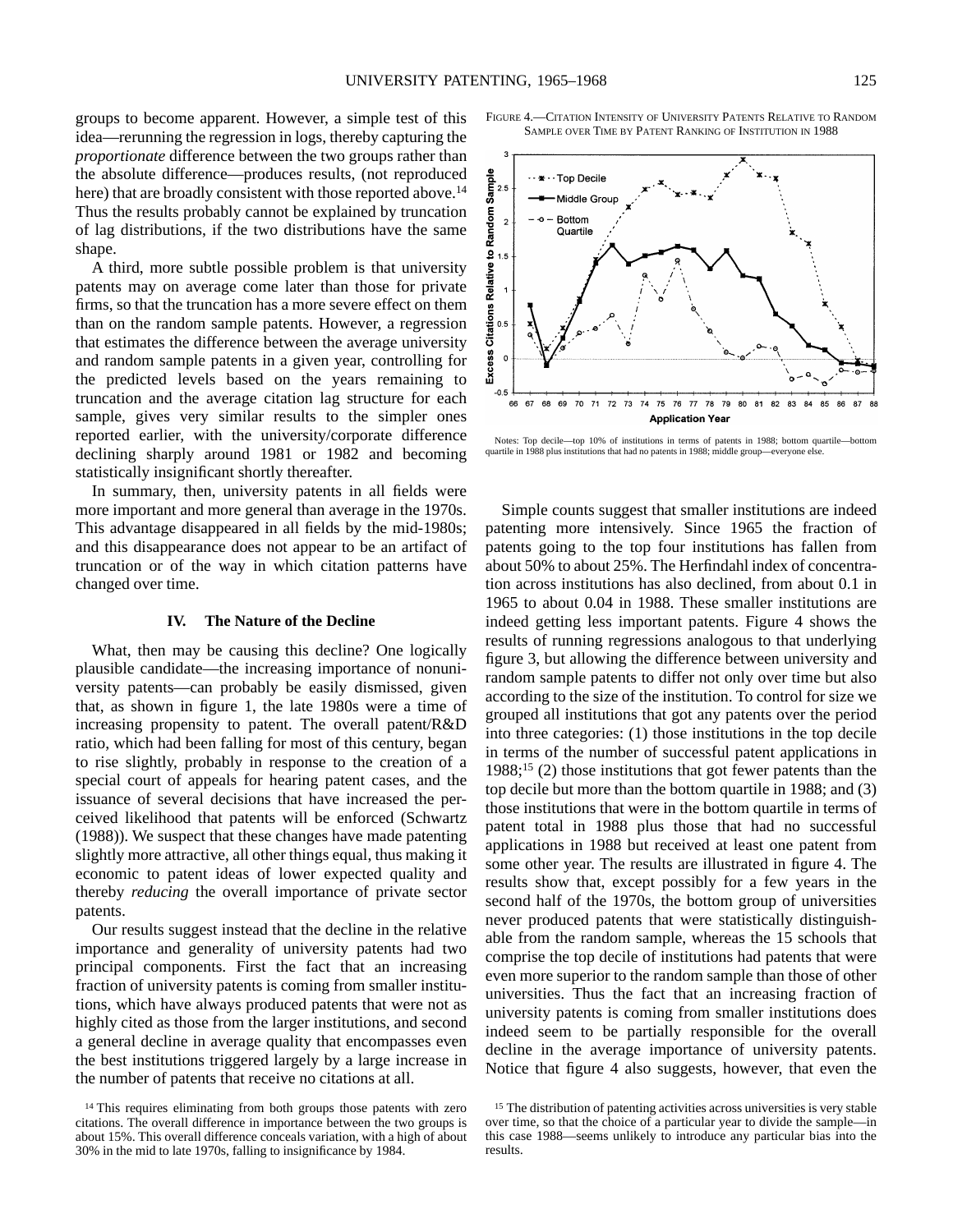FIGURE 5.—TOTAL UNIVERSITY PATENTS, ''WINNERS,'' AND ''LOSERS''



Notes: Losers—patents with no citations by end of period; winners—patents with more citations than mean of top 10% of random sample patents from same year.

very best institutions have seen a decline in the relative quality of their patents since about 1983.

The second major component of the decline in average quality appears to be the presence of an increasing number of ''low quality'' university patents as the institutional changes that we outlined above have substantially increased universities' propensity to patent. Figure 5 illustrates this trend dramatically. It shows the overall increase in patenting (the heavy middle line), juxtaposed with two contrasting components of that total.

The dashed line at the top is the number of highimportance patents, dubbed ''winners'' in the graph and plotted on the right-side axis. This is the number of patents that received more citations than the mean of the top 10% of random sample patents from the same year. This series increases *faster* than the overall total up until the early 1980s, implying that the proportion of very important patents was increasing over this period. From 1981 on, however, this series fluctuates up and down with no clear trend and despite the approximate doubling in the total number of patents after 1980, there is no increase in the number of very important patents.

The bottom line is the number of ''losers''—the number of patents each year that received no citations. It is virtually flat until the early 1980s, showing that the roughly fivefold increase in overall patenting up until that time was not accompanied by much of an increase in the number of these low-importance patents. After about 1981, however, this number increases dramatically, until by 1987 nearly half of all university patents are receiving no citations. This increase appears to reflect a real change in the composition of university patents, and is quite robust to controls for both field and truncation bias.

## **V. Conclusion**

We have shown that the relative importance and generality of university patents has fallen at the same time as the sheer number of university patents has increased. This decrease appears to be largely the result of a very rapid increase in the number of ''low-quality'' patents being granted to universities.

What are the policy implications of this result? From a theoretical perspective, the Bayh-Dole Act and the increase in industry funding had two distinct effects on university incentives. Both the incentive to perform research that could be expected to produce important commercial inventions, and the incentive to patent and license whatever commercial inventions were produced increased. Clearly, the Bayh-Dole Act has been a success with respect to the second of these incentive effects. Both the rate of patenting and the extent of licensing have increased dramatically. In this context it is important to emphasize that even thought the body of uncited university patents that we have observed is probably less valuable *per patent* than previous university patents, these patents are not worthless in the aggregate. Some of these uncited patents are licensed and are commercially valuable. Before the Bayh-Dole Act they would probably not have been either patented or licensed, and the invention underlying them would have been unlikely to generate commercial benefits. Thus the increase in university patenting probably reflects an increased rate of technology transfer to the private sector, and this has probably increased the social rate of return to university research.

In contrast to the impact on the *transfer* of technology, our results suggest, however, that the Bayh-Dole Act and the other related changes in federal law and institutional capability have not had a significant impact on the underlying rate of *generation* of commercially important inventions at universities. Universities either did not significantly shift their research efforts toward areas likely to produce commercial inventions, or, if they did, they did so unsuccessfully. It is unclear, of course, whether it would be socially desirable if universities shifted their research efforts toward commercial objectives. It is likely that the bulk of the economic benefits of university research come from inventions in the private sector that build upon the scientific and engineering base created by university research, rather than from commercial inventions generated directly by universities. In other words, if commercial inventions are inherently only a secondary product of university research, then it makes sense for policy to seek to ensure that those inventions that do appear are transferred to the private sector, but not to hope to increase significantly the rate at which university research directly generates commercial inventions. This appears to be what has occurred.

From a methodological perspective, our results show that it is possible to use citations to improve the usefulness of patent statistics as economic indicators. The economic